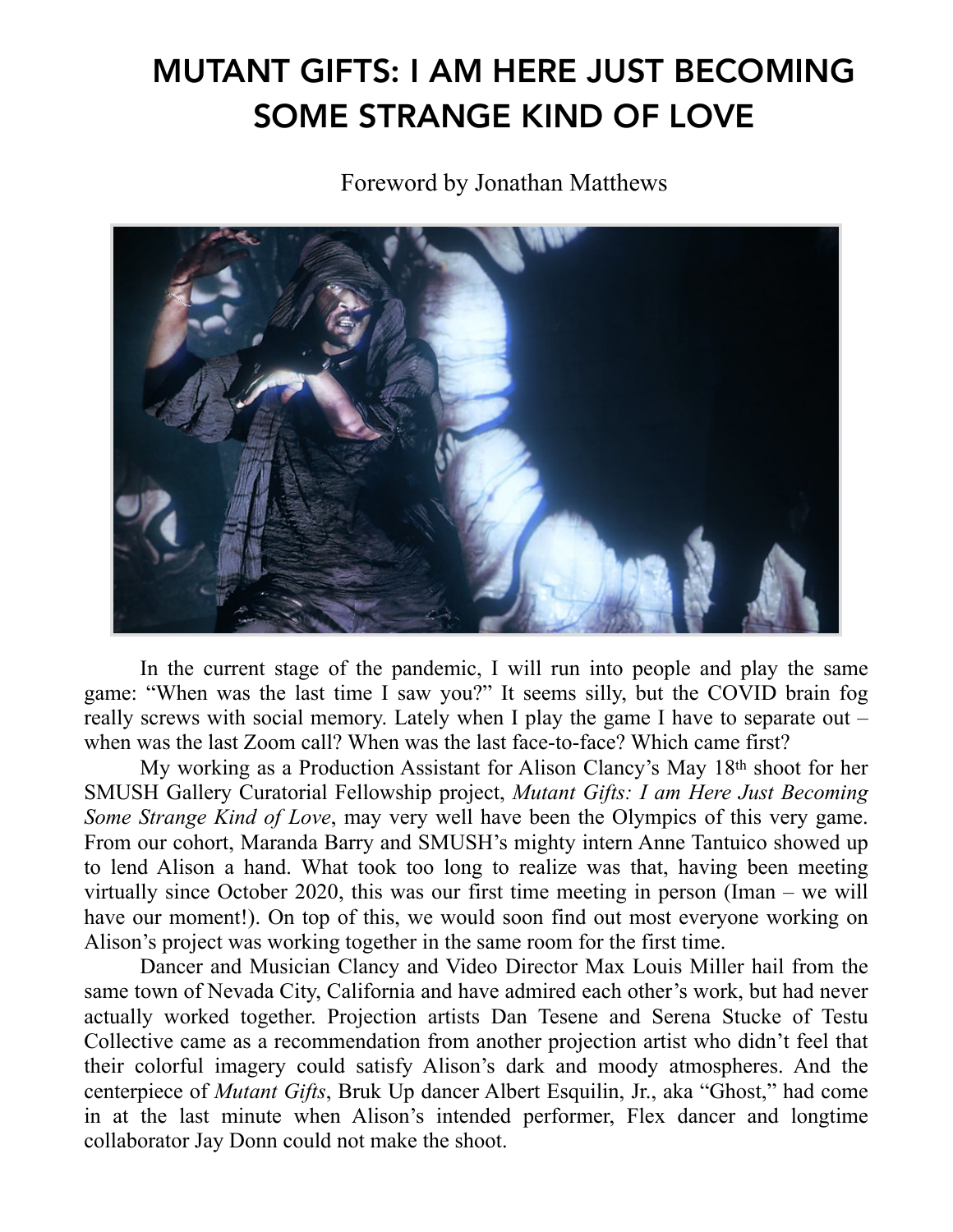What emerged was that while many of these connections were physically fresh, they were by no means random. Alison had previously seen and admired Dan and Serena's work but was too intimidated to reach out to them. After the intended projection artist recommended them, Alison learned that Dan and Serena had seen her perform previously and had been following her work in what Alison calls "a mutual art crush."

In the absence of Jay Donn, Alison searched the Instagram account of a street dance organization called BattleFest for Flex or Flex-adjacent movers who similarly inspired her (no easy ask). It was there that she chanced upon Bruk Up dancer, Ghost, who immediately fulfilled her attraction to "deep emotional presence" over flashy tricks, so much so that, on a cold call, Alison felt permission to ask Ghost, "I wonder if you would come and share your soul with us?" As it turned out, Alison and Ghost had many dancing connections in common. Ghost had been the teacher of a Flex dancer Alison worked with as part of a show in Copenhagen. Another acquaintance of Alison's, a Flex dancer who goes by Professor Storyboard, works frequently with Ghost. The fact that they had not already met was due to Ghost practicing a related, but different form of dance (Bruk Up), as well as running a parallel dance battling organization.



I sat down with Ghost for one of the most mind-expanding conversations on dance I've ever had. A leading figure in his form, he is a fountain of knowledge, insight, and candidness.

Bruk Up originated in the late 1980's to early 1990's in Jamaica, originally danced to Reggae and Dancehall music. The term "Bruk Up" is derived from the Jamaican dialect of describing something that is "broken." On a poetic level, there is an aspect of using one's own brokenness to heal oneself; however, on a practical level, Bruk Up was founded on the premise of trying something you don't know how to do – essentially, practicing a broken version of something else, and making the result of that fully your own.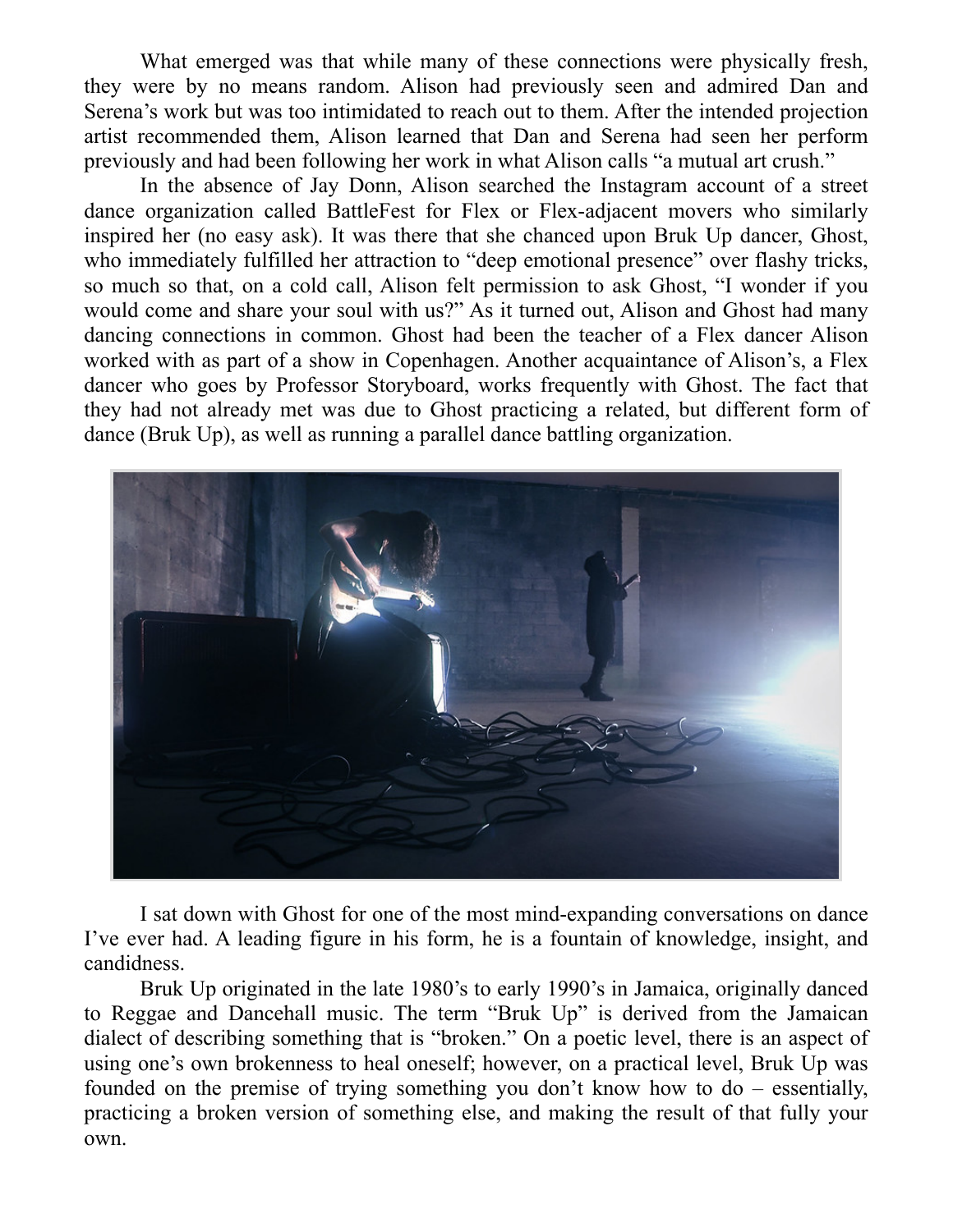Bruk Up is attributed to George Adams, a Jamaican entertainer who wanted to develop a form of movement expression for men that was just as imaginative as female Dancehall performers. A lot of Dancehall at the time was very choreographed; Adams was additionally interested in devising a mode of expression rooted in improvisation.

For Adams, the thing he wanted to learn and ended up "breaking" into his own was West Coast "Popping." Ghost puts it simply – Adams was a "guy who wanted to do popping but didn't know how to do it." Through imaginative emulation, however, Adams created a movement vocabulary that worked for him, in a structure where he could fully be himself onstage with no need for an ensemble's support.

Ghost noted that in Jamaica, dance and gang culture are tightly wound. If someone becomes too renowned for their dancing, they might become a target for termination. Knowing this, Adams moved to New York where he was quick to become featured in the 1997 music video for Busta Rhymes' "Put Your Hands Where Your Eyes Can't See." From this point on, Bruk Up became widely consumed, emulated, and elaborated. As Ghost notes, "Bruk Up is about developing one's own movement language within a physical framework." This allows many influences to become infused with the base vocabulary – and at a time such as the 80's and 90's, when media was exploding and becoming more accessible and stratified, references to cartoons and Kung Foo movies were quick to enter into Bruk Up's physical equation.

In the late 90's, Flex Dance developed as a spinoff to Bruk Up. Flexing much more directly incorporates West Coast forms such as Popping (a primary catalyst for Bruk Up), as well as Tutting (sharp angular hand gestures), and Contortion. Aesthetically, Flex Dance is a way of expressing the imagination by way of indicating. Battles can be like intense games of charades, with dance mixed in, the goal being to clearly show what you are doing, almost like mime. The winners are the best performers who are also the most believable and realistic. Flex dancers additionally are known for intricate tricks with their hats, which, for Bruk Up dancers, is too gimmicky in what, in Bruk Up, is a search for pure movement and character (though with a bit of contortion thrown in). As Ghost puts it, "Flex uses tricks to create an illusion; Bruck Up dancers aim to BE the illusion."

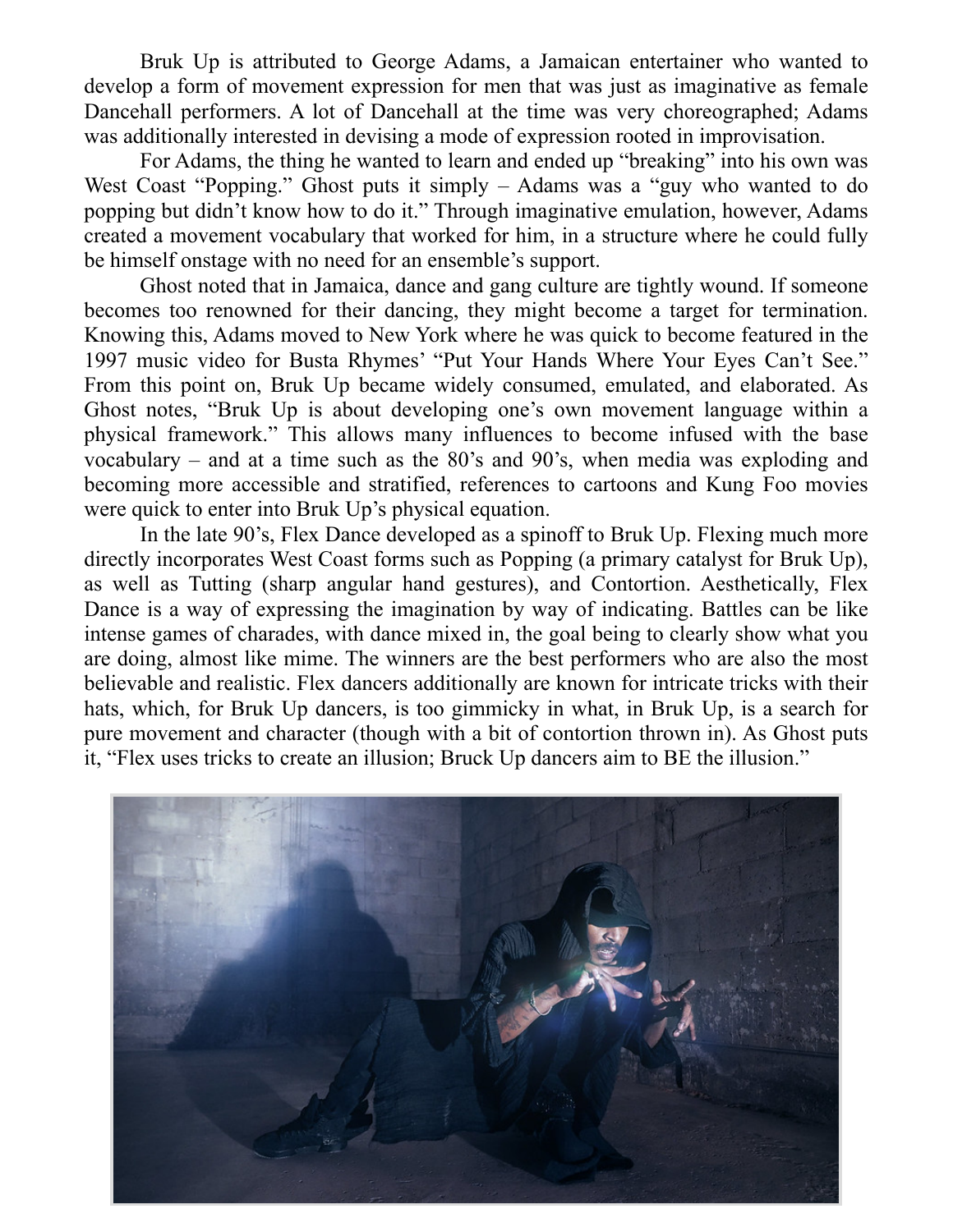The basic movement vocabulary of Bruk Up is a living document, with core tenets, subject to additions and embellishments. A sought-after teacher, Ghost outlines five fundamental elements of Bruk Up:

The first is the **Shoulder Pop** – this is exactly as it sounds, and is a way of keeping track of the primary beat of the music. Once mastered, the second element is **Framing** – a stop-motion-esque way of cleanly shifting between poses with none of the impact or reverb one might see in Pop/Lock work. These postures track accented beats that branch off from the bass, and may done in isolation or with the full body.

The third element exists largely thanks to Ghost. **Pivoting** is a footwork focus. As with George Adams and West Coast Popping, Ghost was enamored by Gliding, a fluid form of footwork in street dance not dissimilar from Michael Jackson's famous Moonwalk. As a boy, when Bruk Up came to New York, Ghost could not quite get the upper torso aspects of Bruk Up into his body. He had additionally been in a major accident that left him in a leg brace for years (which he credits in developing stronger legs and balance). The combination of these two factors, as well as a love for this hypnotic footwork becoming popularized in the media led Ghost to learn Bruk Up from the feet up. Today, he describes Pivoting as an element in terms of developing a connection between the heel and toe to develop a fluency in a coordination of stepping, arching the foot, and kicking back the heel, as well as shimmying the foot flatly against the floor left to right, and exploring all the possible combinations thereof, allowing more ingenuity in the development of more original footwork styles.

Further into the upper body work is the fourth element, which is Bruk Up's only advanced contraction – the **Neck Lock** – a sharp pulsating of the neck which is meant to be done in counterpoint with the fifth element of **Liquid Motion**. As he is sure to call the footwork "Pivoting" instead of "Gliding," Ghost is just as well careful to not call this element of Bruk Up "Waving," which, too, is its own category with its own lineage. This is largely because Liquid Motion is not about any certain move, but it is a stage of artistry in which one emulates the elements specifically tied to their character. For someone like Ghost, he focuses on embodying mist and smoke; other dancers with other characters must find equally representative elements to physicalize. Ghost speaks of the stage as "surrendering part of our body to the music," and, "Living in the concept."

It is the combination of Neck Lock and Liquid Motion that gives Bruk Up dancers a sense of animatronics, against Flex dancers more robotic presentation. In learning all five, Ghost teaches each element separately, with the goal of eventually practicing them in different simultaneous combinations at varying degrees of embodiment. Honoring the lineage and legacy of Bruk Up as an attempt at something else becoming yet another something else, Ghost insists that the key to mastering this form is to "turn your natural vibe to music into your own template for your base movement." He recognizes the rite of passage of being ugly before becoming beautiful through trial and error, and encourages that in Bruk Up there is no right or wrong, other than to be on beat.

Musically, Bruk Up functions similarly to how it is able to be filled with all sort of influences and references. Ghost defines Free Form being a state at which one "masters the components and does them how they want to, to the music they want to do them to." Having enhanced the inherently fluid quality of footwork in the form, Ghost was already breaking from dancing strictly to reggae and dancehall music, and incorporating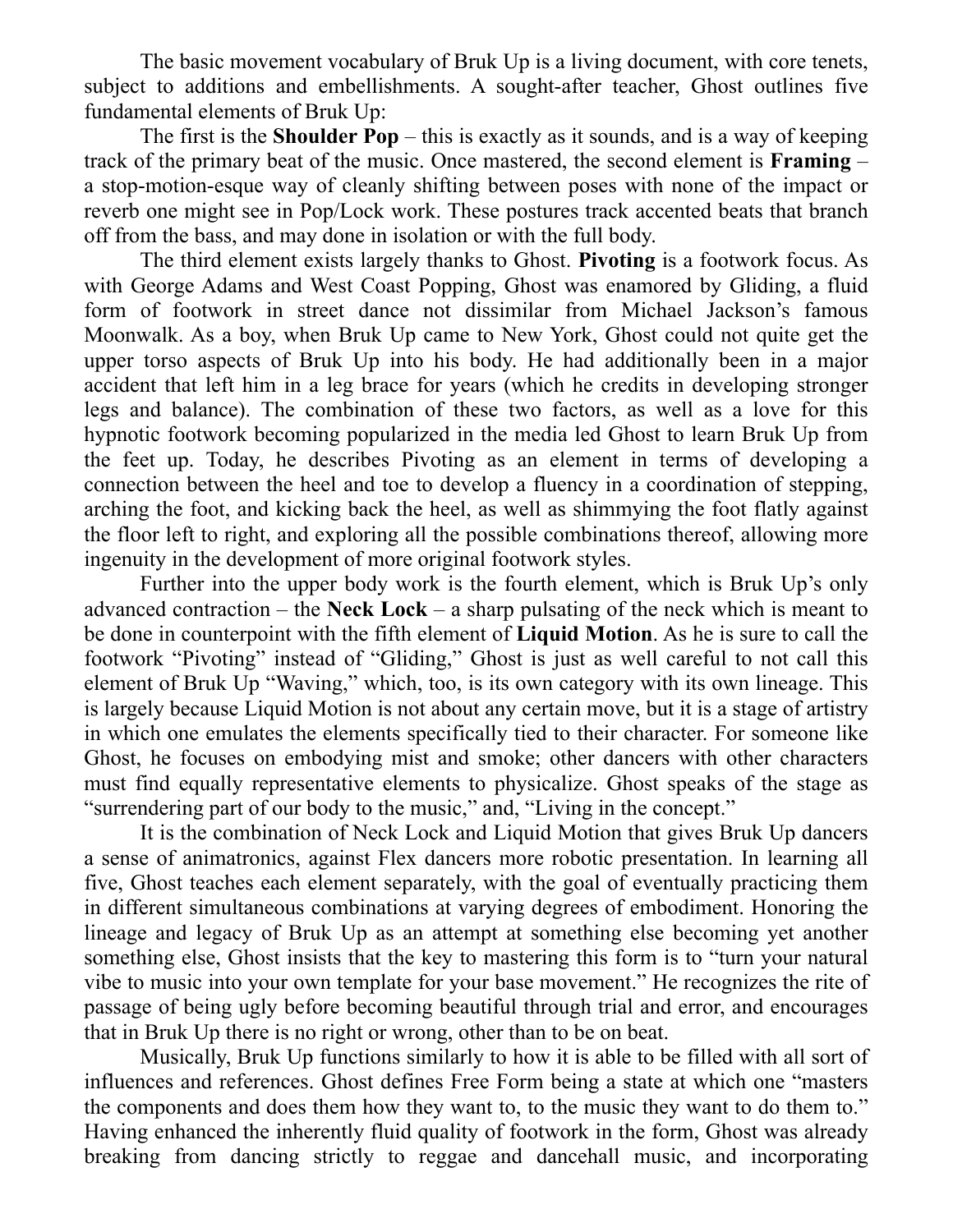smoother R&B sounds; translating it a few steps further to Alison's ethereal indie rock has been no ordeal.

The character aspect of Bruk Up is where the artistry truly thrives. Ghost notes of a proverb in his community – "The stronger the belief system, the stronger the character."



Ghost is very clear about who he embodies. He grew up with comic books and loving all things supernatural. Zombies, vampires, and, of course, ghosts all inform his movement sensibilities. His character is particularly informed by X-Men and Marvel comics, old animes, cartoons, and horror films like *Lost Boys* and *Innocent Blood*. His footwork and costuming are directly inspired by images of Druids and other ecclesiastical cloaked figures. The specificity and richness of his references come from constantly asking himself how he would be if he were to have supernatural abilities, and drawing them by hand. His most potent influence is an anime in which a character, on life support, is strategically taken off life support because "his soul is so pure, when released, it kills all evil." If that doesn't exemplify Bruk Up, I don't know what does.

When asked if he was a good guy or a bad guy, Ghost replied, "Ghost does bad shit for good reasons, and does good shit for bad reasons. He'll do some shit, it will seem bad, but then later you realize there's a reason. Ghost does what's reasonable, and lives on the in-between," citing Deadpool and Venom as influential archetypes for the sort of antihero he is (perfect for Alison's "dark and moody atmospheres, am I right?).

Alison's relationship to street dancing began with a performance at a fundraiser for a 2012 documentary on Flex dancing called *Flex's Kings*. Alison performed as a singer with a band amid a group of Flex dancers who surrounded her and swept her up in a crowd surf. In this moment, the necklace Alison was wearing broke, prompting Jay Donn to work returning the necklace to Alison into the choreography, leading to an instant connection – "We literally met onstage as he brought me my broken necklace."

This relationship continued when conceptual artist Marco Evaristti created *NineBySeven* (the aforementioned show in Copenhagen). Alison, cellist Chris Lancaster,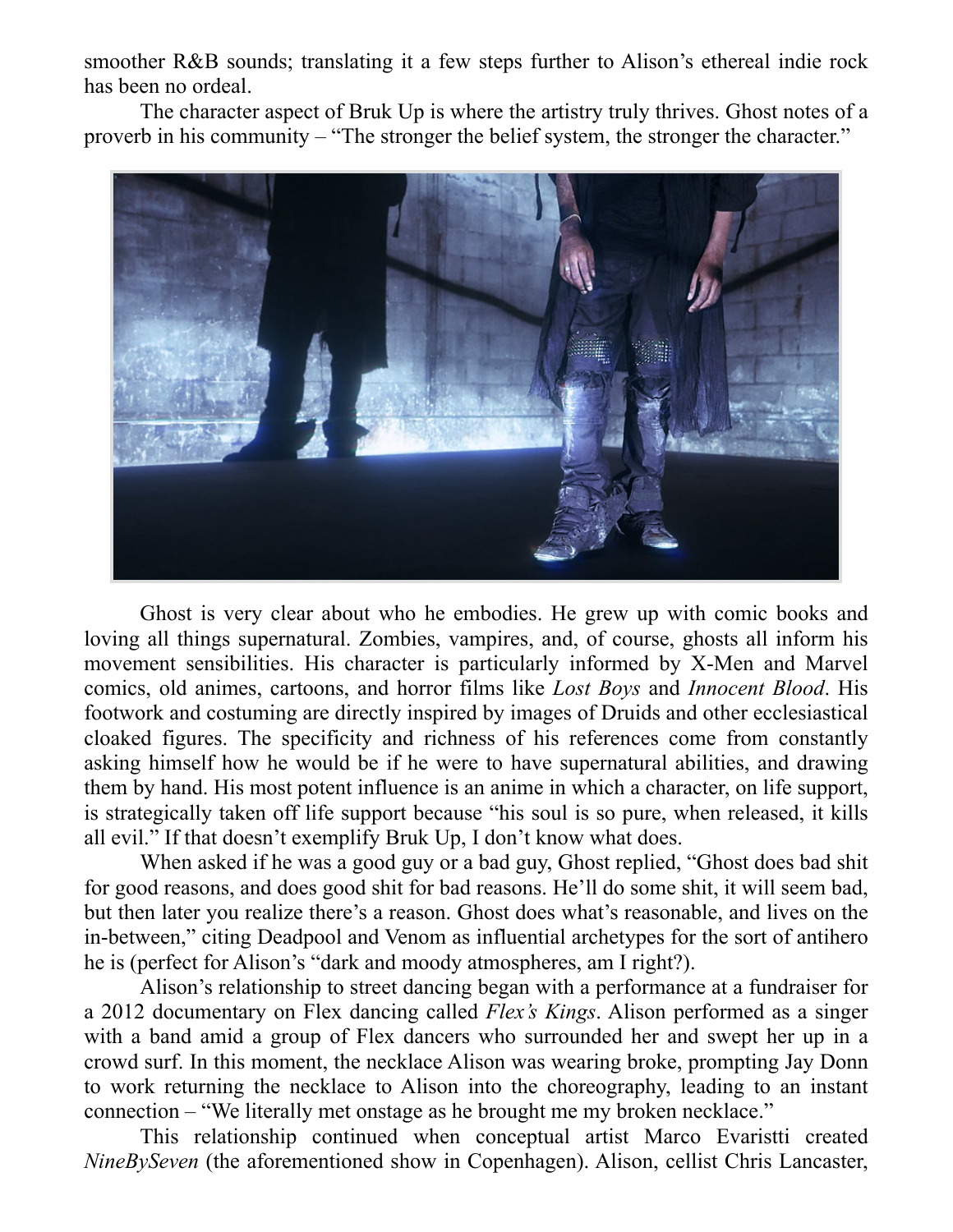and seven Flex dancers (including Jay Donn) worked with a Danish hip-hop producer in yet another environment of Alison being, as she puts it, a "duck out of water," feeling ill at ease being cast as the white, female centerpiece of a group of expressive, male BIPOC energy she felt was far more interesting and inspiring – so she started going to the battles to see Flex in its own environment, on its own terms. "One person might go up and rip someone's heart out, and then that person has to battle to get their heart back. It's deep."

Still, the Copenhagen gig allowed Alison to develop a substantial relationship with these dancers, leading to some inter-dance genre cross overs, such as getting Jay Donn to work with Michele Wiles' Ballet Next, and Alison later casting him to dance in a motion capture work for made by Light Harvest Studio for the Luma Projection Arts Festival.

 For Alison, common to both Flexing and Bruk Up are the forms' unique physical textures and emotional connections to lived experience. In Alison's own artist biography, she states outright that she is an artist "in pursuit of beauty and catharsis," and she gets just that in droves upon seeing artists like Jay Donn and Ghost do what they do. Alison is clear that she does not attempt to participate in or adapt the forms, but seeks to elevate them as they are.

What these very different artists do share, however, is dedication to craft. "When I was at NYU, I would take my classes during the day and then immediately go off in search of more class, and maybe go to the gym after that. I am obsessed with this notion of training, so much so that my goal when I graduated was to join a company that offered company class…so I joined two…ZviDance and The Metropolitan Opera Ballet." Having been on tour with Flex dancers and working with Ghost, Alison notes a similar insistence on practicing – how in moments of downtime, these movers would immediately drop into working out physical ideas and inventing new coordinations. "Dancers of Flex and Bruk Up are improvisers who are deeply skilled practiced artists constantly going deeper and deeper to become more and more articulate in a living, breathing craft. They don't just pull this stuff out of a hat." Most broadly, Alison and her collaborators share a common ethos – "We're very spiritual about our practices, but we also work tirelessly to make sure our ideas actually happen."